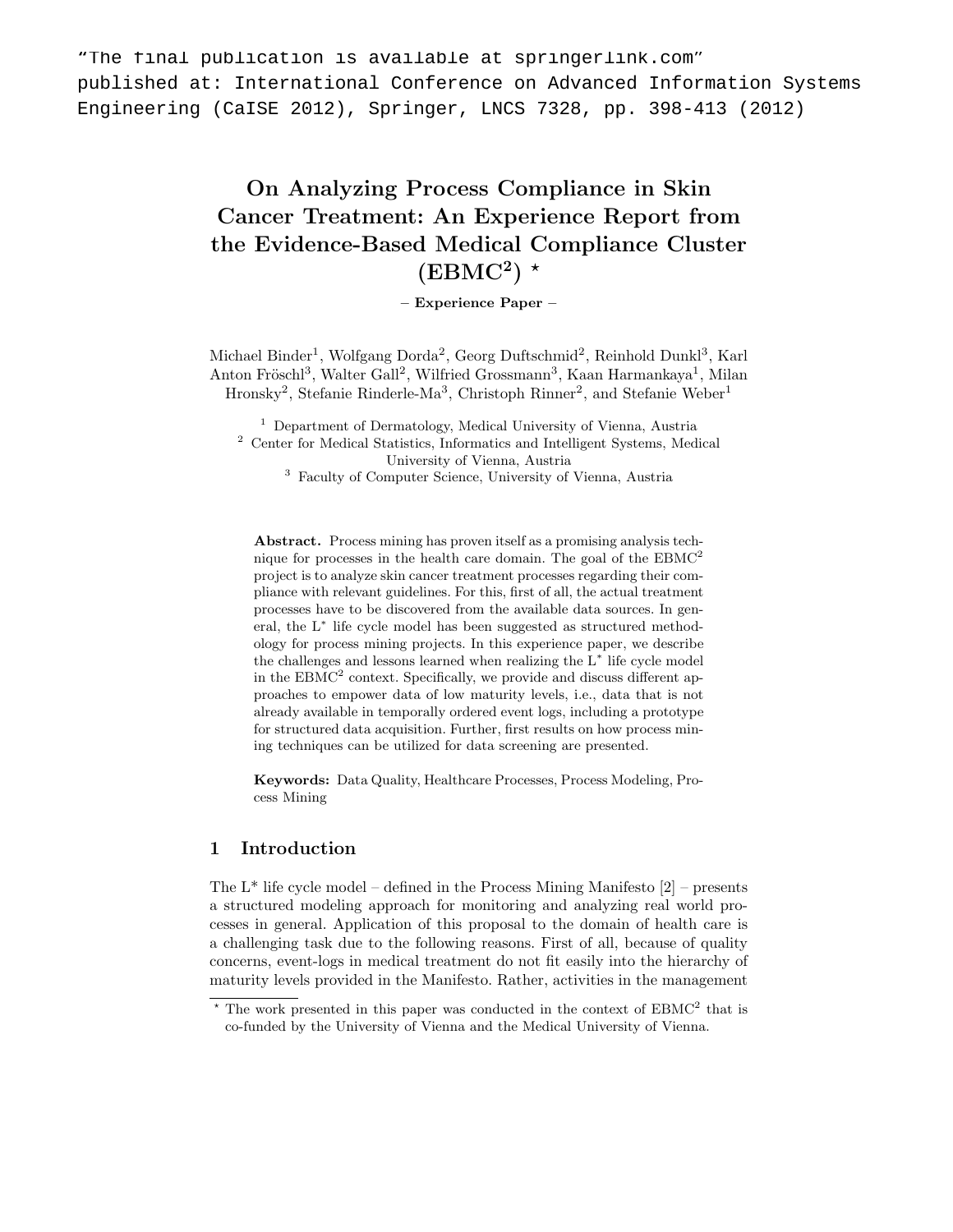of electronic health records, including data interchange, indicate that current practice still is a long way from transactional data management in, for example, business applications featuring already a fairly automatized and standardized tracking of business processes. Moreover, the specification of medical treatment process models is generally expressed in terms of high-level medical guidelines which is to say that, again, the accomplished level of standardization and formalization is fairly weak as compared to typical business applications. Many and even critical process details lack concise specification, much room is left for tacit, or uncodified, medical expert knowledge, and often important diagnostic or therapeutic decisions rest on patient conditions stated informally only. Since many treatment aspects and medical interventions are still questions of vivid research, this is no different in the particular case of skin cancer (melanoma) treatment focused upon in the subsequent discussion.

In spite of the various sources of imprecision and formal under-specification of treatment processes, this domain of consideration has been chosen deliberately because, on the one hand, there is a lot of current interest in assessing and improving clinical melanoma treatment routines while, on the other hand, growing incidence rates – combined with steeply rising costs of ever more efficient therapy options – suggest a significantly increasing relevance of effective as possible skin cancer treatment regimes. Thus, in addition to improvements in individual treatment episodes, treatment process analyses are also of particular interest in terms of population health and health economy, that is: resource allocation.

Methodologically, the issue obviously provides a fertile field of interdisciplinary research in medicine, data management, and epidemiology, seeking to improve the practice of medical decision making by use particularly of evidencebased analysis of data originating from empirical treatment processes. In this experience report, we describe first steps and results of an on-going effort to model medical care processes in the domain of skin cancer treatment as a prerequisite to the application of process mining techniques. Accordingly, Section [2](#page-1-0) introduces the methodological set-up envisaged, trying to interrelate formal process analysis with relevant problem perspectives, notably evidence-based medicine and epidemiology. Next, Section [3](#page-6-0) describes and evaluates data sources at hand. Section [4,](#page-8-0) then, presents a *temporal* data model in favor of integration of different data sources. On top of this, Section [5](#page-12-0) provides preliminary evidence on how results of process mining may effectively support medical treatment practices. Finally, Section [6](#page-14-1) summarizes the state of development, and concludes with an outlook on further activities of the project consortium.

# <span id="page-1-0"></span>2 The Treatment Compliance Analysis Framework

The ambition of analyzing empirical conformity of medical care processes to treatment standards defined by medical guidelines requires a linkage of expertise in fields of science as diverse as business process engineering, formal process modeling, medical information management, data analytics and statistical modeling, and, last but not the least, medical knowledge and experience in skin cancer di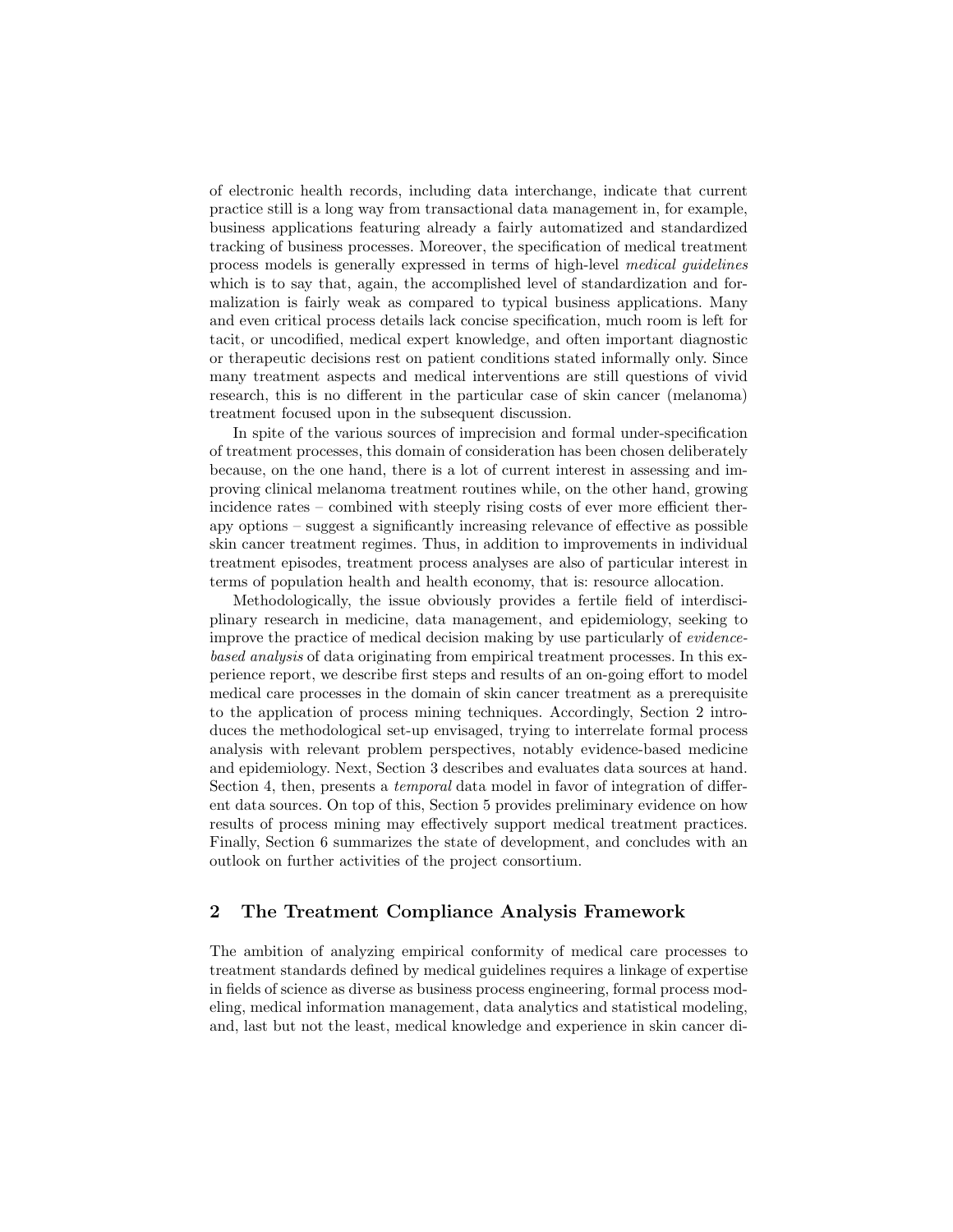agnosis and therapy. Apparently, such an integrated effort of analyzing evidencebased medical practice towards a valid interpretation according to statistically defined health determinants over whole patient populations calls for a cooperation of quite a range of disciplines. To this end, the Evidence Based Medicine Compliance Cluster (EBMC<sup>2</sup>, <http://ebmc2.univie.ac.at/>) has been instigated as a co-funded collaborative project of the Medical University of Vienna together with the University of Vienna, where the former contributes expertise predominantly in medical informatics and dermatology while the latter is in charge of process management knowledge and statistical expertise.

To lay the foundation for further discussion, this section maps, in brief, how formal process modeling techniques may help in assessing medical treatment compliance by way of identifying and representing, respectively, different empirical variants of treatment processes – some compliant to defined guidelines, others possibly not – from meshed-up medical data of available sources.

### 2.1 The Basic Analytic Setting and Related Work

The basic setting of medical treatment compliance assessment rests on research in computer science, medicine, statistics, and the interplay between these areas. From a computer science viewpoint, the most important topics to be mentioned certainly are: process modelling, process mining, and information systems. In particular, the activities of the IEEE task force on process mining (notably, its Process Mining Manifesto [\[2\]](#page-14-0)), recent developments in the area of standardization of event-log formats (cf. www.xes-standard.org) as well as the seminal process mining book [\[1\]](#page-14-2) constitute basic theoretical pillars for project work in  $EBMC<sup>2</sup>$ .

As to medicine, the project considers medical guidelines (cf. GRADE [\[11\]](#page-15-0)) as its most important source of input. Medical guidelines integrate bits and pieces of medical evidence studies into coherent treatment processes and, in so doing, provide assistance to health professionals towards effective, good-quality medical practice. However, one has to keep in mind that besides such codified medical knowledge there exists a considerable amount of informal, and thus hard to come by, knowledge based on the long-term expertise of physicians. Through observation of actual treatment paths the inferred physicians' diagnostic and therapeutic choices are practically filling in the top-level advice of guidelines.

As a first use case in the project, the guidelines for treating patients with cutaneous melanoma have been selected. Skin malignancies are generally recognized as global major health problem among Caucasian populations, all the more so as incidence rates keep rising.

Currently, already a number of proposals combines ideas from workflow management with medical guidelines; for example, modeling languages such as GLIF, Asbru, EON/SAGE, PROforma, GUIDE, or PRODIGY, all of which are fairly close to traditional workflow languages [\[14\]](#page-15-1). From the field of business process engineering, BPMN (Business Process Modeling Notation) represents the stateof-the-art, and a direct comparison between BPMN and PROforma confirms that BPMN can indeed cope quite well with requirements of the health care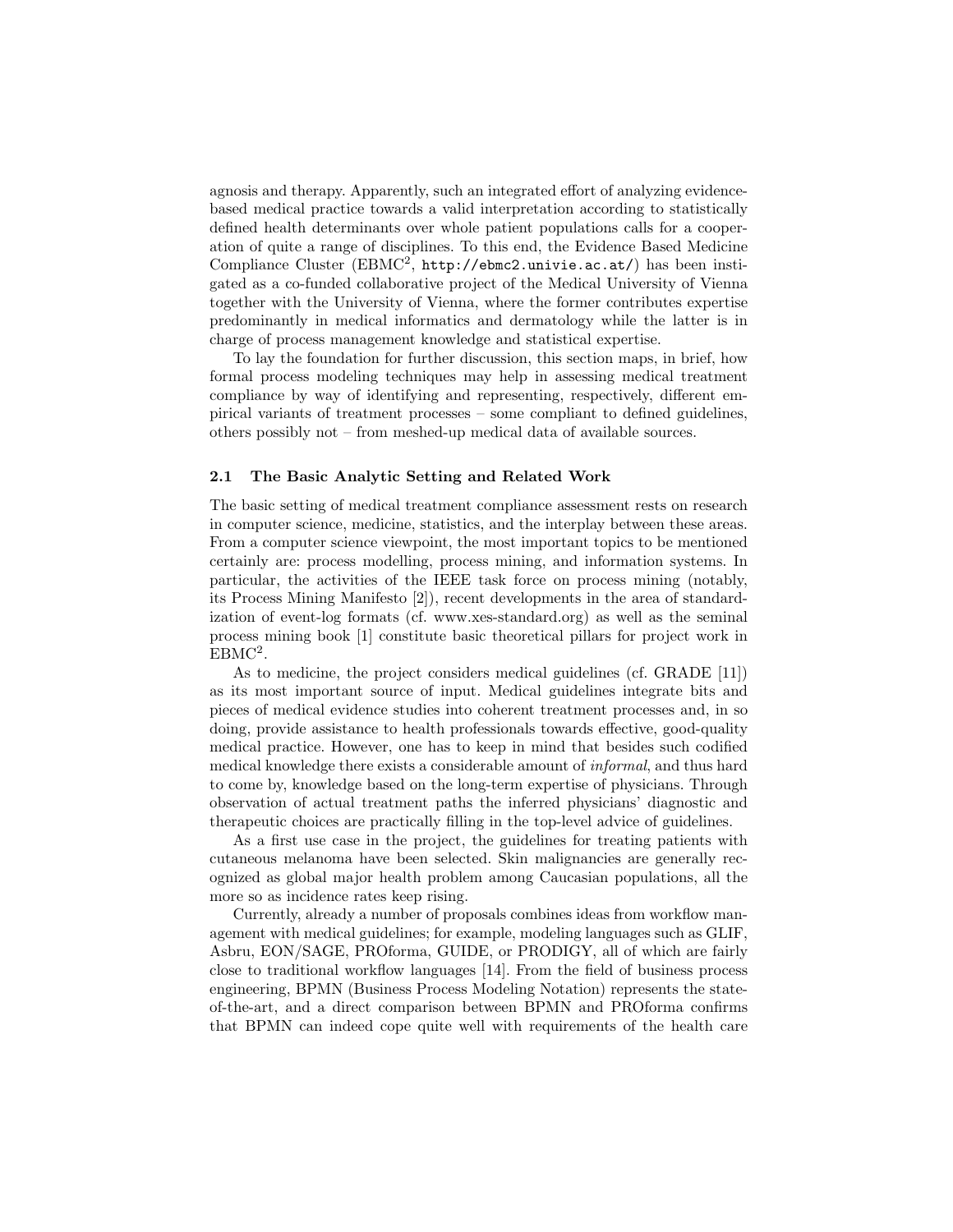domain [\[9\]](#page-15-2). Hence, EBMC<sup>2</sup> decided to favor BPMN as modeling language for re-expressing formally the mostly verbal medical guideline.



<span id="page-3-0"></span>Fig. 1. Guideline Stage: Follow-up Subprocess

For the sake of illustration, Figure [1](#page-3-0) shows part of the European guideline on melanoma treatment [\[10\]](#page-15-3) modeled in BPMN. The exhibit depicts abstractly the aftercare process highlighting follow-up examinations of melanoma patients, that is, patients are coerced to arrange appointments for regularly spaced follow-up examinations depending on their respective stage of melanoma status as defined in the cited guideline. In the example shown, stage I to III melanoma patients are covered, while stage IV patients – who already suffer from distant metastases – are not included in this scheme as, because of the severe progress of their medical condition, all due examinations are arranged individually in order to locate any further metastases as quickly as possible.

It is little surprise that empirical data about treatment processes are often structured simply according to the specific purpose at hand. Thus, many times the guiding principle of data organization involves barely more than a crude template for diagnostic findings. Certainly, those ad hoc data approaches badly cover any unprecedented later data usage, encouraging diverse efforts in medical informatics to remedy this obvious shortcoming: (i) a terminology-oriented approach, giving rise to medical ontologies like SNOMED [\[18\]](#page-15-4); (ii) a data exchange-oriented approach like the HL7 model [\[12\]](#page-15-5); and (iii) an archetype-oriented approach, most typical of which probably being the Open-EHR initiative [\[19\]](#page-15-6). To  $EBMC<sup>2</sup>$ , all of these ideas are of utmost importance as a means of formally re-expressing (medical) information and (treatment) knowledge: based on such formal representations, models for the integration of patient data of different origin can be arranged to carry data transformations bearing data formats compatible with process mining tools. The latter provide the machinery for the identification of typical empirical realizations of treatment processes as defined theoretically by medical guidelines and, in doing so, deliver the main (statistical) input for all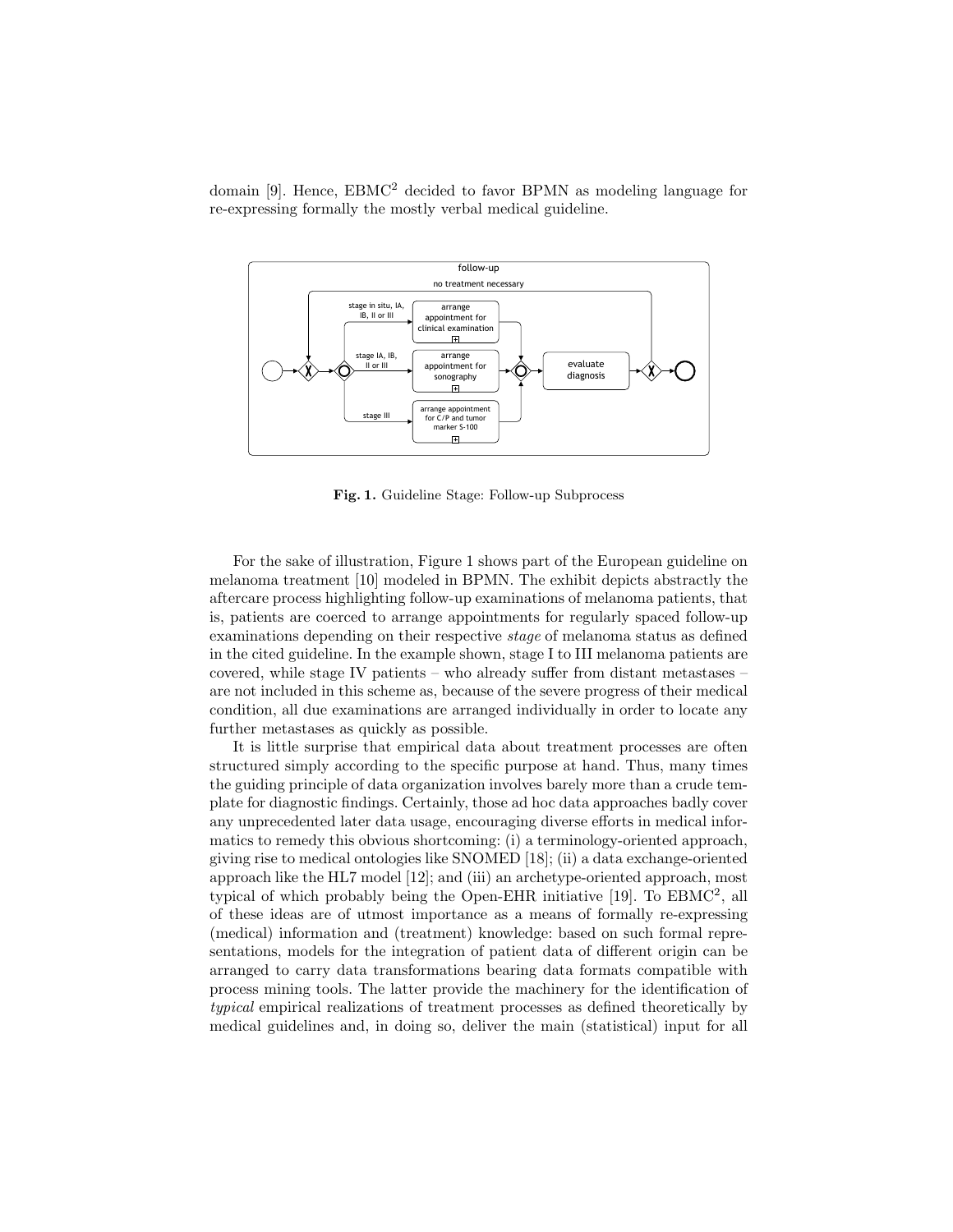successive compliance analyses. In terms of methodology, statistics mainly contributes to the interpretation of empirical process structures, based on which the re-design of process models commences with respect to a perspective of population health. In this regard, cancer registries and cause-of-death registries, respectively, provide the most valuable analytical contributions of official statistics as these sources of data allow the calculation of both incidence and prevalence rates (using established principles of epidemiology); however, this issue will not be pursued any further in what follows.

### 2.2 Comparing Guidelines with Empirical Data

Analyzing the relationship between the process model defined by guidelines on the one hand and empirical process data represented in formal event-logs on the other hand constitutes one of the main tasks in the stages 2 and 3 of the L<sup>\*</sup> model. In EBMC<sup>2</sup> context, an overall methodology is being developed that admits the transformation of both, real world medical data and (mostly informal) medical guidelines, to a (formal) level of representation amenable to a rigorous analytical comparison. Furthermore, this transformation is supposed to allow compliance checking to feed back derived evidence-based process models to adaptations of the guidelines themselves (Fig. [2\)](#page-4-0).



<span id="page-4-0"></span>Fig. 2. Basic Methodology (cf. [\[5\]](#page-15-7))

This model conceives the treatment process depending, in all medical applications, on two different types of attributes, viz. (i) patient specific attributes (denoted by X in Figure 2), and (ii) institutional attributes,  $\theta$ , capturing a variety of peculiarities of health care units possibly affecting treatments in a relevant way; the latter attributes are termed "parameters" further on. Usually, medical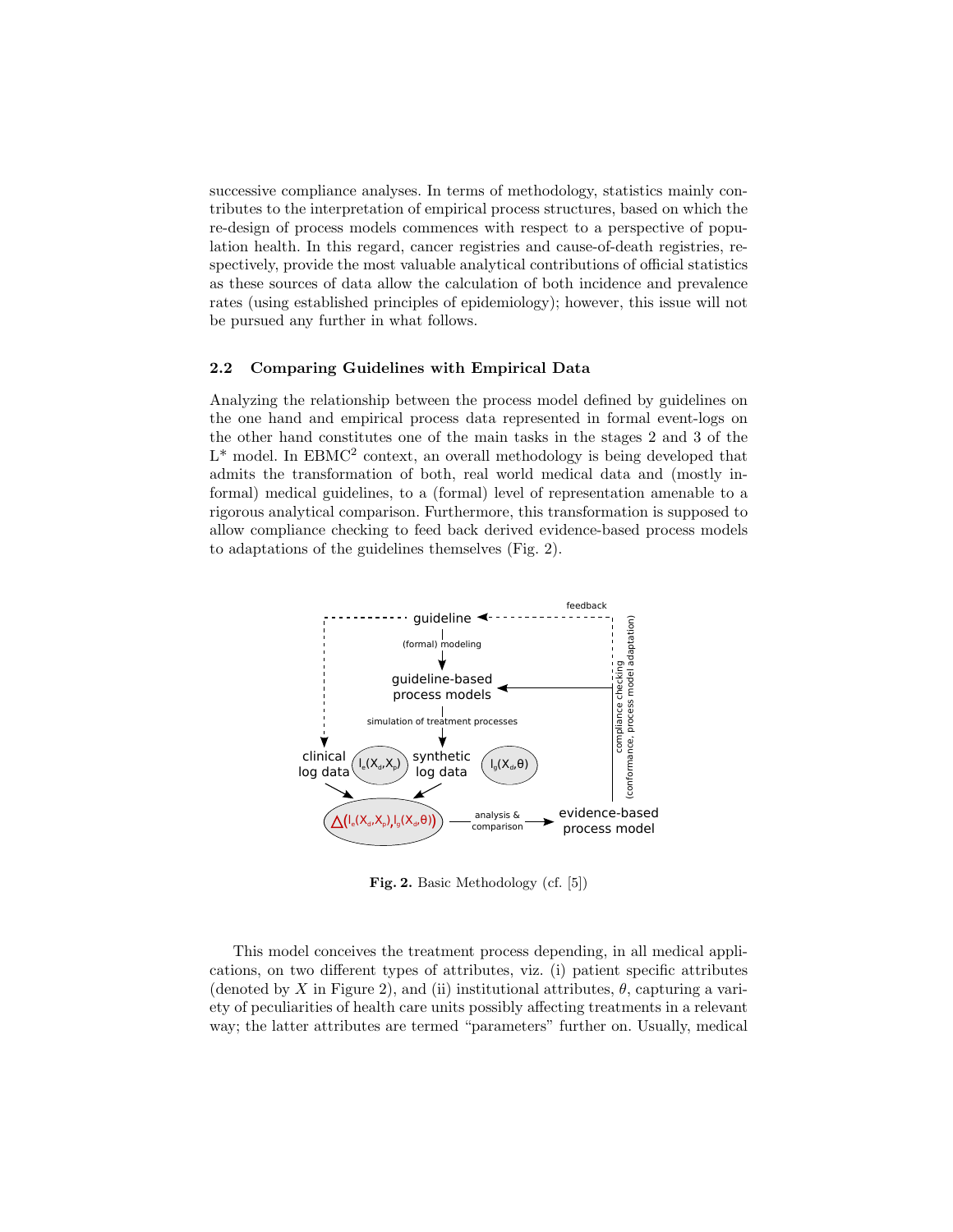guidelines do not include all patient attributes which may conceivably influence the treatment process. For example, the guideline for skin cancer treatment accounts for the staging of the tumor only, but omits any reference to personal characteristics such as age or gender. Empirically, of course, such attributes may account significantly for a treatment progression. Hence, Figure 2 splits the personal attributes,  $X = (X_d, X_p)$ , where  $X_d$  denotes the set of diagnostic attributes used explicitly in the guideline, while  $X_p$  refers to patient attributes not at all mentioned there.

The left-hand part of Figure 2 indicates the analytical path producing real world clinical data from applying treatments to (melanoma) patients supposedly implementing the pertinent medical guideline. Accordingly, the emanating clinical log data reflect both structure and terminology used by the guideline, albeit originating from different sources (e.g., hospitals, or clinical information systems etc.). Contrary to the medical processes bringing forth event-log data, the middle section of Figure 2 visualizes the path from guideline via formal process model (derived from the guideline) to synthetic log data, obtained from conducting simulated patient treatment processes. In other words, in a first step the guideline gets transformed into a guideline-based process model based on the verbal guideline as well as additional knowledge of domain experts, enriching the guideline-based process model. This enriched model, taking account of also diagnostic attributes as well as the institutional parameters (the statistical distributions of which chosen to reflect real patient demographics), feeds into a process simulation tool that produces synthetic log data as its output.

Both clinical and synthetic log data can now be analyzed with process mining tools to sift out empirical process representatives. The first step in analyzing log data is to generate a process model which allows further statistical techniques to be applied like clustering [\[1\]](#page-14-2) or decision analysis [\[17\]](#page-15-8). In this respect, it is of course particularly interesting to inquire whether, and to which degree, there is consensus with medical experts about the actually mined treatment processes compared to their guideline-based reference process: process mining thus is used as a means of checking consistency of guideline specifications (cf. Section [5](#page-12-0) for an example). A pivotal delta analysis [\[1\]](#page-14-2) consists in comparing clinical and synthetic log data to assess actual concordance. Since, in general, treatment processes may depend on personal patient attributes, some diversity amongst – still compliant – treatment processes is to be expected (for a preliminary description cf. [\[5\]](#page-15-7)). For data with irregular time structure methods well known in the area of longitudinal data analysis [\[7](#page-15-9)[,8\]](#page-15-10) can be applied.

Finally, the right-hand part of Figure 2 emphasizes the feedback of analysis results as condensed analytically in the derived evidence-based process model to the formal treatment process model (to better fit observed clinical practice), or – eventually – to the adaptation of the guideline itself. Feedback with respect to the population health as mentioned in the previous section will not be pursued any further in the present paper.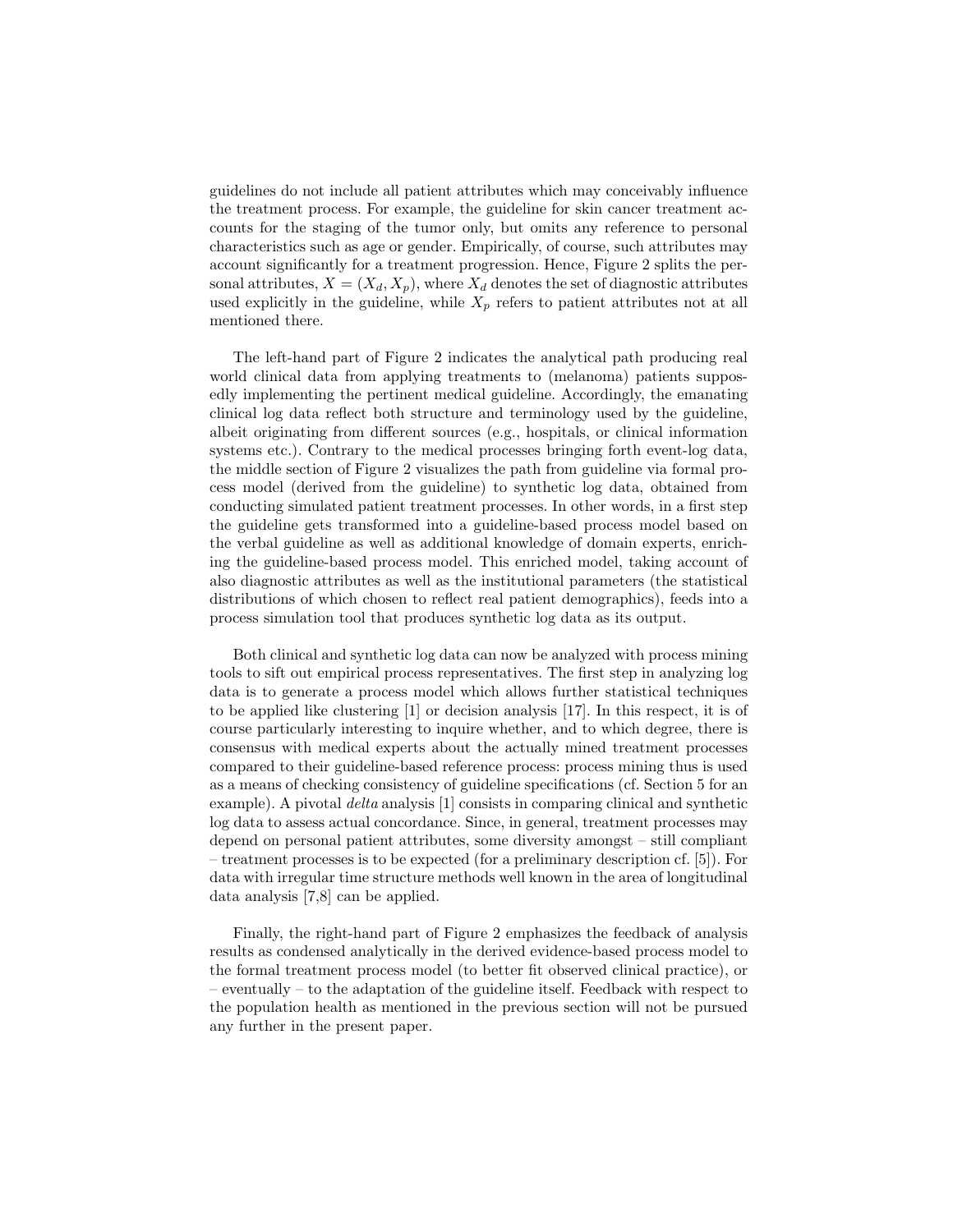# <span id="page-6-0"></span>3 Available Data Sources: Problems and Challenges

For the time being, work in  $EBMC<sup>2</sup>$  draws upon two main sources of melanomarelated data, viz. (i) a detailed data collection of clinical Cutaneous Melanoma (CM) stage IV protocols (Stage IV Melanoma Database, S4MDB, for short), and (ii) administrative data of the Main Association of Austrian Social Security Institutions comprising a billing-oriented view of medical patient treatments (GAP-DRG). In neither case, data sources conform well to the  $L^*$  life cycle model (cf. [\[2\]](#page-14-0)). This is true also of another relevant source of data, the Austrian Cancer Registry, which, however, is not used in  $EBMC<sup>2</sup>$  as yet.

#### <span id="page-6-1"></span>3.1 The Stage IV Melanoma Database

Cutaneous Melanoma (CM) is a malignant tumor arising from melanocytic cells and primarily involving the skin. It is the deadliest form of skin cancer causing approximately 90 % of skin cancer mortality [\[10\]](#page-15-3). CMs are staged according to the classification of the American Joint Committee on Cancer (AJCC) [\[3\]](#page-14-3). In a retrospective data analysis, 389 patients diagnosed with Metastatic Melanoma (MM), who underwent therapeutic treatment between 2000 and 2010 at the Department of Dermatology, Medical University of Vienna, were included in an electronic database. Only patients with a histologically verified melanoma (AJCC stage IV) were included in this study. The data were retrospectively assessed by 2 diploma students under the supervision of an expert in dermatooncology. The progress of patients with MM, the median survival rate and the influence of different treatment options on survival were the major objectives of this project. Furthermore, the median survival and long-term survival rate were evaluated with reference to different prognostic criteria. The study was approved by the local ethics committee. The data acquisition was based on 3 different sources: the hospital information system (HIS) as well as digital archived and physical patient records. The patient data were anonymized, using a unique patient-specific identification number. Relevant parameters included melanoma type, localization of the primary tumor, date of the primary excision, histological diagnosis, and the AJCC tumor stage at time of excision. For all metastatic events, diagnostic procedures to verify the metastatic tumor stage, localization of metastases, and treatment regimes, including the number of treatment cycles and the treatment duration, were evaluated.

In view of process mining purposes, evaluation of available stage IV data made it apparent quickly that data could not be used as is; rather, a structured data re-acquisition was due. While available data met the requirements for medical evaluation of treatment cycles, durations, and outcomes of patients with MM, they often typically lacked appropriate temporal references which, for obvious reasons, are of utmost importance to process mining. Additionally, causative relationships of different clinical pathways are of pivotal interest. Thus, a re-design of the original S4MDB structure became inevitable, including particularly timerelated clinical pathways based on the analysis of individual patients.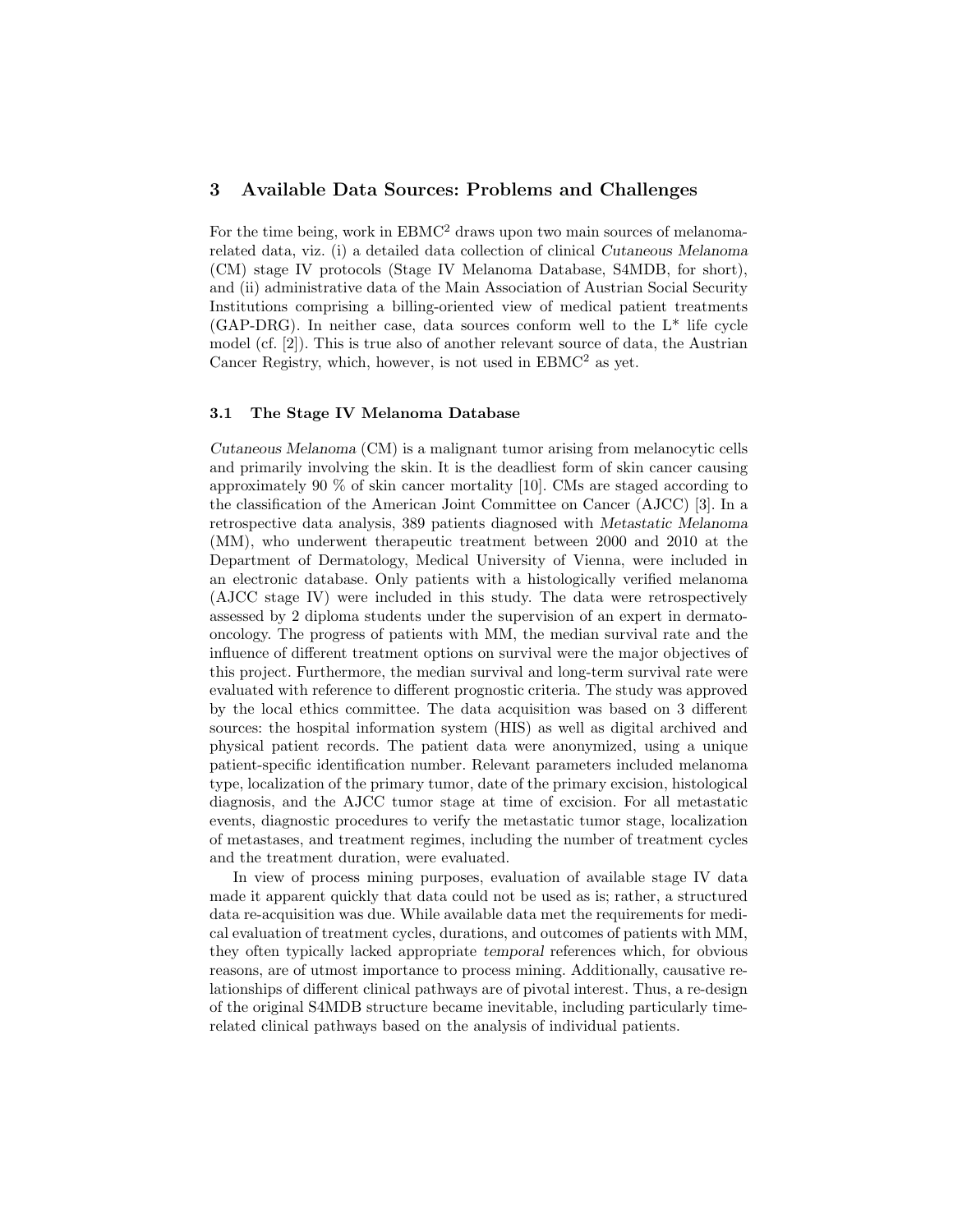### 3.2 Austrian Social Security Institution Data

The Main Association of Austrian Social Security Institutions maintain a huge data repository gathering patient and treatment related medical data, for accounting and billing purposes, of all (domestic as well as foreign) patients treated in Austria. A subset of pseudonymized data covering the period from January 2006 to December 2007 is available in an accessible GAP-DRG database including hospitalization data [\[4\]](#page-15-11), patient treatments received from resident physicians, administered medications dispensed at pharmacies as well as sick certificates. GAP-DRG harmonizes some 15 data bodies of different Austrian Social Security Institutions, making use of established taxonomies such as (i) the ICD10 (International Statistical Classification of Diseases and Related Health Problems) to document primary and ancillary diagnoses, (ii) a MEL catalog [\[4\]](#page-15-11) to describe medical treatments in hospitals, (iii) a national "Metahonorar" catalog coding medical treatments of resident physicians, and (iv) the ATC (Anatomical Therapeutic Chemical Classification System) codes to categorize the active agents of medications dispensed at pharmacies. GAP-DRG relates data entries to a rough temporal grid of billing periods determined by (legal) accounting requirements. Although entailing some effort, data entries can be linked to pseudonymized individual patients, so that the data subset of skin cancer (melanoma) patients can be selected effectively from the database.

### <span id="page-7-0"></span>3.3 Data Source Integration and Assessment

The joint analysis of CM patient treatment data of different provenance necessitates a preliminary data integration step. Accordingly, EBMC<sup>2</sup> explores and applies Extract-Transform-Load (ETL) methodologies [\[13\]](#page-15-12) to wrap data sources, highlighting particularly

- time-related data ([\[1\]](#page-14-2): 113) indispensable for ordering medical activities and deriving / mining treatment processes, and
- routing data flowing into decision point analysis for expressing process branchings.

Identification and allocation of time-related data are acknowledged challenges in extracting event-logs from data sources, as are the different levels of granularity ([\[1\]](#page-14-2): 114). Compared to the level hierarchy established in the Process Mining Manifesto [\[2\]](#page-14-0), the data sources introduced in Subsections 3.1 and 3.2, respectively, roughly fare as exhibited in Table [1.](#page-8-1)

First, and preliminary, process mining experience in analyzing patient data from both of the data sources considered can be summarized as follows:

– S4MDB data: throughout, a process comprising a sequence of three activities, appearing in identical order, was mined for all of the patients. Due to the specific purpose of the S4MDB, no system log was maintained for data recording, conveying only limited information to process mining. However, the database offers quite detailed information potentially useful as routing data for analyzing decision points within treatment processes.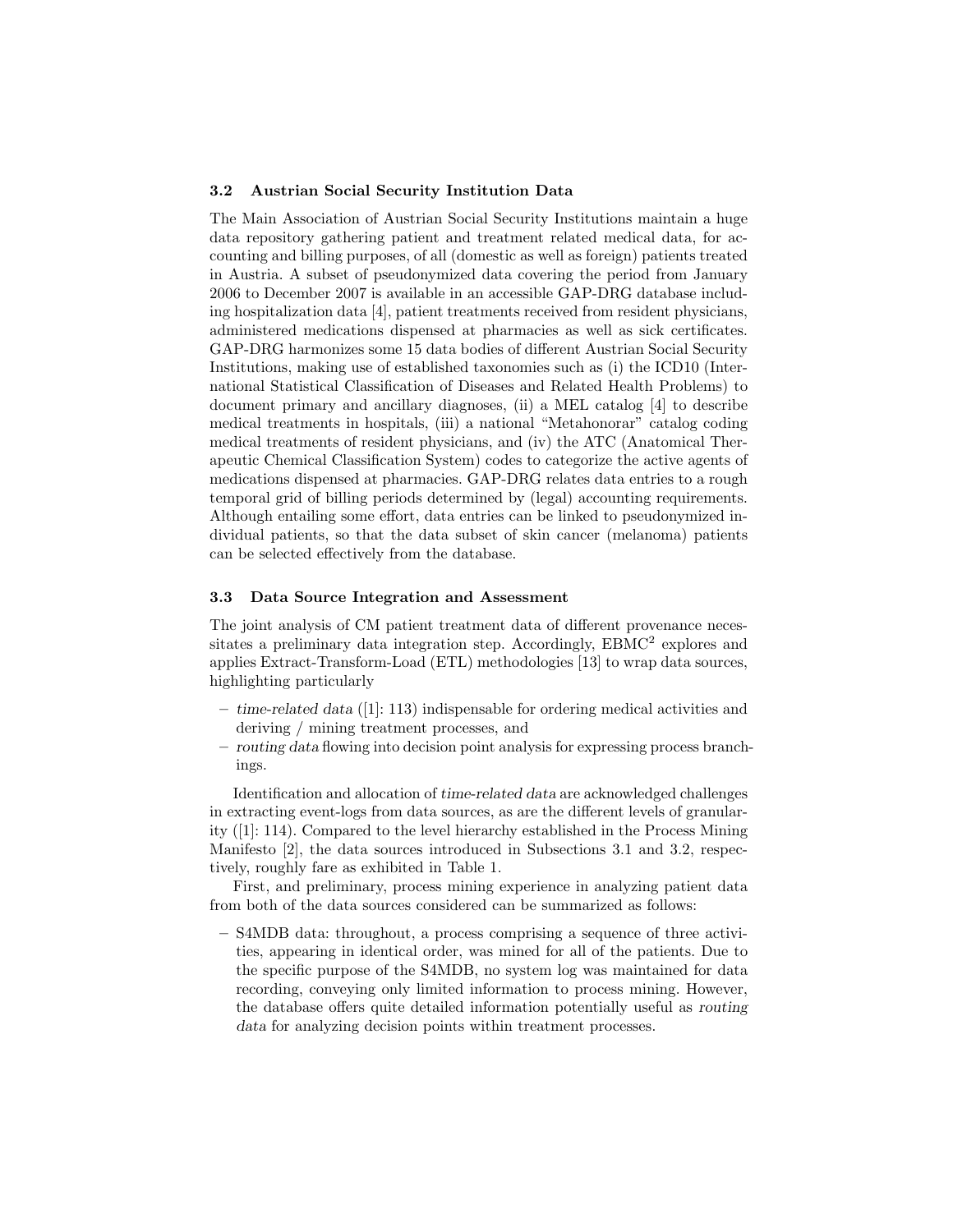<span id="page-8-1"></span>

|                                 |              | Level Characteristics                     |
|---------------------------------|--------------|-------------------------------------------|
| Medical Records $\star$         |              | • recorded by hand                        |
| S <sub>4</sub> M <sub>D</sub> B |              | $\star$ / $\star\star$ • recorded by hand |
|                                 |              | • no systematic approach                  |
|                                 |              | $\bullet$ trustworthy                     |
|                                 |              | $\bullet$ correct                         |
| GAP-DRG                         | $\star\star$ | • recorded by hand                        |
|                                 |              | $\bullet$ recorded systematically         |
|                                 |              | $\bullet$ trustworthy                     |
|                                 |              | $\bullet$ correct                         |

Table 1. Evaluation of Data from Different Data Sources

- GAP-DRG data: After transformation, this dataset results in fairly meaningful process models due to the temporal indexing of the provided data. Conversely, it became apparent that routing data are lacking by and large, compromising decision point analysis severely.
- A guided post-collection of additional, or enriching, data is indispensable for obtaining satisfactory process mining results: since, in general, existing data sources have been designed quite unaware of later use in process mining, linking them to add-on data providing temporal references or further explanatory patient attributes, whenever possible, helps to increase their analytical value for process mining significantly.

Unfortunately, this is a recommendation hard to achieve most of the time because, as in the medical domain of interest, available data often is structured weakly only (e.g., in terms of digital scans of documents) and prepared ad hoc for particular analyses; furthermore, the diversity and locality of data sources tends to inhibit effective data integration, a problem additionally exacerbated by problems of measurement incommensurability and taxonomy mismatches enforcing, e.g., a laborious recoding or disadvantageous aggregation of data entries.

# <span id="page-8-0"></span>4 Empowering the Data Sources

Each data source presents its own challenges, rendering a universal approach of data management quite elusive; therefore, also in this process/data mining project an indispensable preparatory step concerns the consolidation of data sources [\[6\]](#page-15-13). Accordingly, the following subsections describe crucial steps of data preparation by data source. This experience report of data consolidation illustrates the importance of this central task to build a basis for the following process mining application.

# 4.1 Meta Data Enrichment of the Stage IV Melanoma Database

As already mentioned, the S4MDB lacks critical time-related data. While retaining the flat S4MDB structure, a set of meta data is introduced to add structural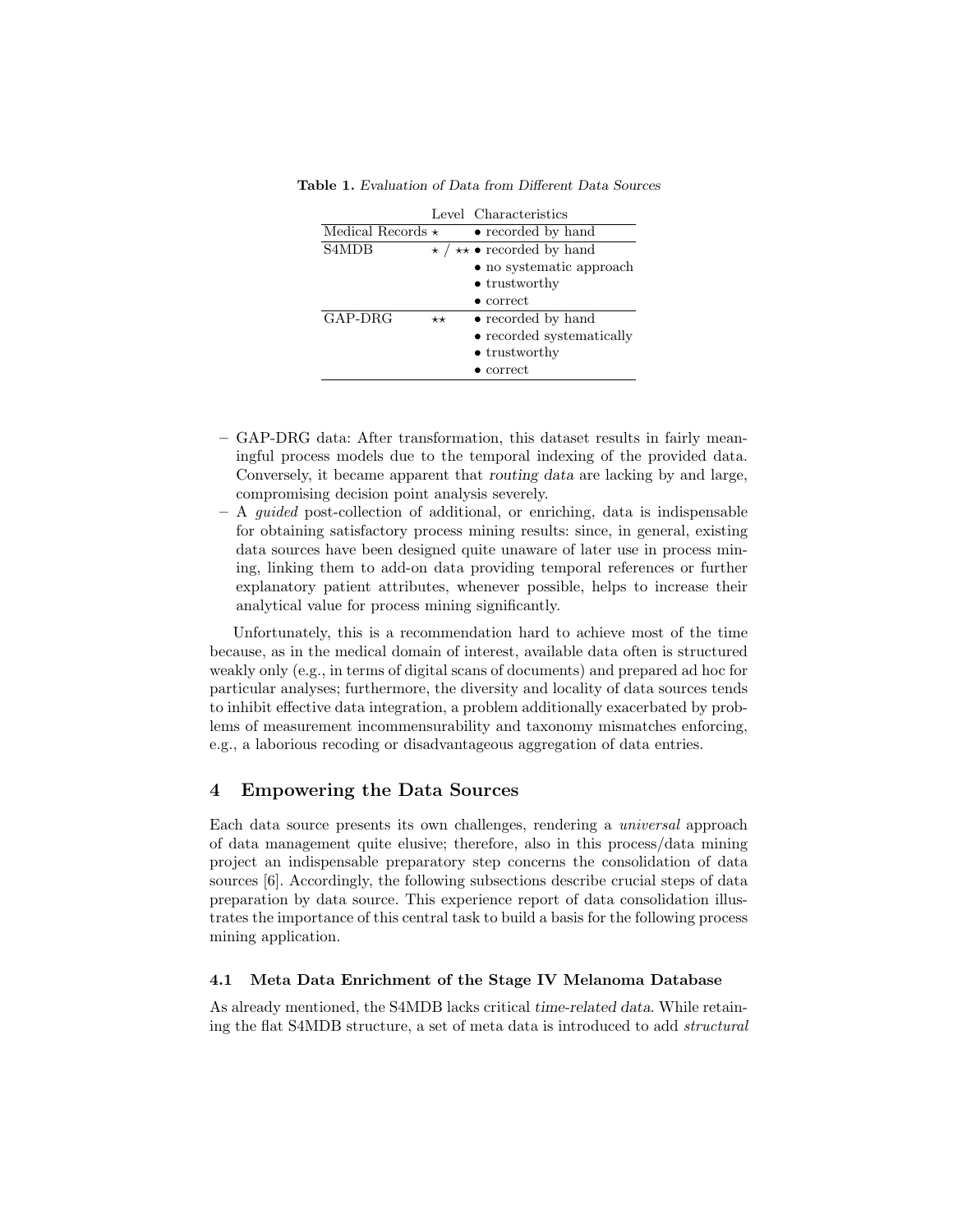information. Figure [3](#page-9-0) depicts an XML schema of this ensuing enrichment file. Now, a medical activity can either correspond to a point $InTime$  (with a single date) or a period (with both, a start and an end date). XML element attributes are used for referencing the S4MDB column headings comprising the respective data. If not yet existing, further columns are simply added to the S4MDB structure.



<span id="page-9-0"></span>Fig. 3. XSD for Meta Data Enrichment of the Stage IV Melanoma Database

The succession element of the XML enrichment file enables the interpolation of calendar dates, whenever missing, for activity entries in S4MDB. To accomplish the interpolation, all previousActivitiy and nextActivitiy elements can be searched jointly in the meta XML file and S4MDB; detecting the latest calendar date of all previous activities and the earliest calendar date of all successive activities, respectively, allows derivation of the missing calendar date.

Likewise, the element *parentActivities* helps to resolve different data granularities (cf. Subsection [3.3\)](#page-7-0). For instance, S4MDB, comprises a lot of subordinate follow up treatments not even mentioned in the guideline. Therefore, it is reasonable to group such treatments to the granularity level of the guideline in order to accommodate for comparisons without changing the original database.

The element assignedRole admits inclusion of organizational information about which institution performed the recorded activity. While not of specific interest for the time being, this information may become relevant later on. Additional data different from genuine activities to record – the bulk of S4MDB data, indeed – can be added using the assignedDatafields element; this information is of use in, e.g., decision point analysis.

The meta data enrichment XML file for the existing S4MDB, comprising a test sample of ten patients, was created by medical practitioners of EBMC<sup>2</sup> for evaluation purposes reported on in Section [5.](#page-12-0)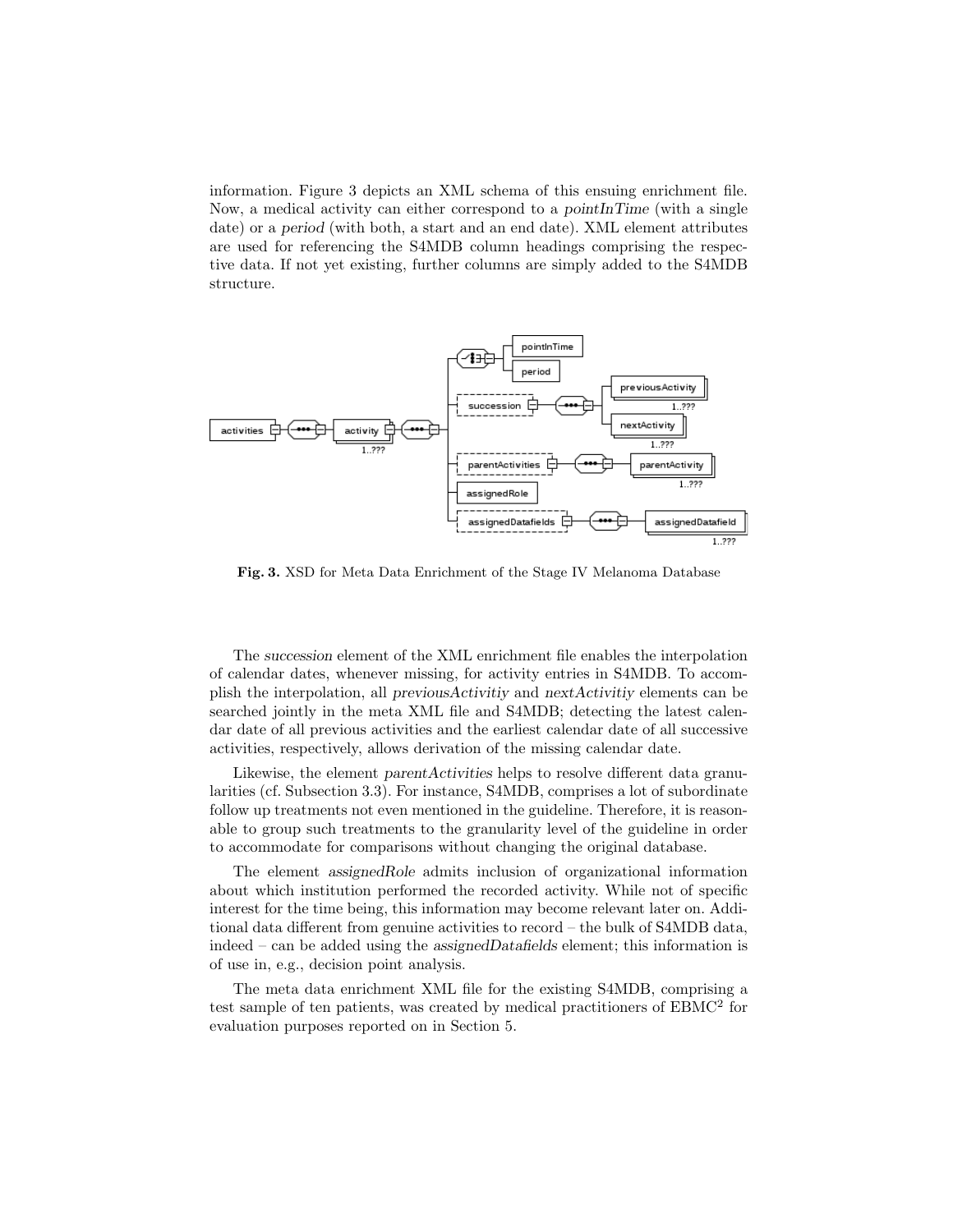### 4.2 Restating the Data Model

Meta data enrichment relieves, to some degree, the rigidity of the flat S4MDB structure. To gain yet more versatility in representing treatment process data, the data model depicted on the left side of Figure [4](#page-10-0) was proposed in favor of the requirements declared in Section [2.](#page-1-0) Similar to meta data enrichment, it defines activities (Activity) with assigned data fields (Narrative Parameter).

### A) Original Model

B) Enhanced Model



<span id="page-10-0"></span>Fig. 4. Initial Melanoma Data Structure and Adapted Extensible Data Structure

This model does not yet comply with the Process Mining Manifesto [\[2\]](#page-14-0), and thus does not apply generally to all conceivable clinical applications. Hence, a further generalization of the data model is depicted on the right side of Figure [4,](#page-10-0) allowing for the addition of – typed – data fields as separate entities, this way avoiding changes in the data structure while keeping the data model consistent and normalized. In turn, this more generic approach demands a higher discipline of data collectors as it allows the ad hoc definition of possible values and data types. The model also includes (i) information about the sequencing of activities (NextActivity), useful, e.g., in interpolating missing activity dates, and (ii) hierarchical information (ParentActivity) for handling varying value granularities of data entries.

The devised data structure has been implemented as a web application (named PTDoc, Patient Treatment Documentation), using the ZK Java Frame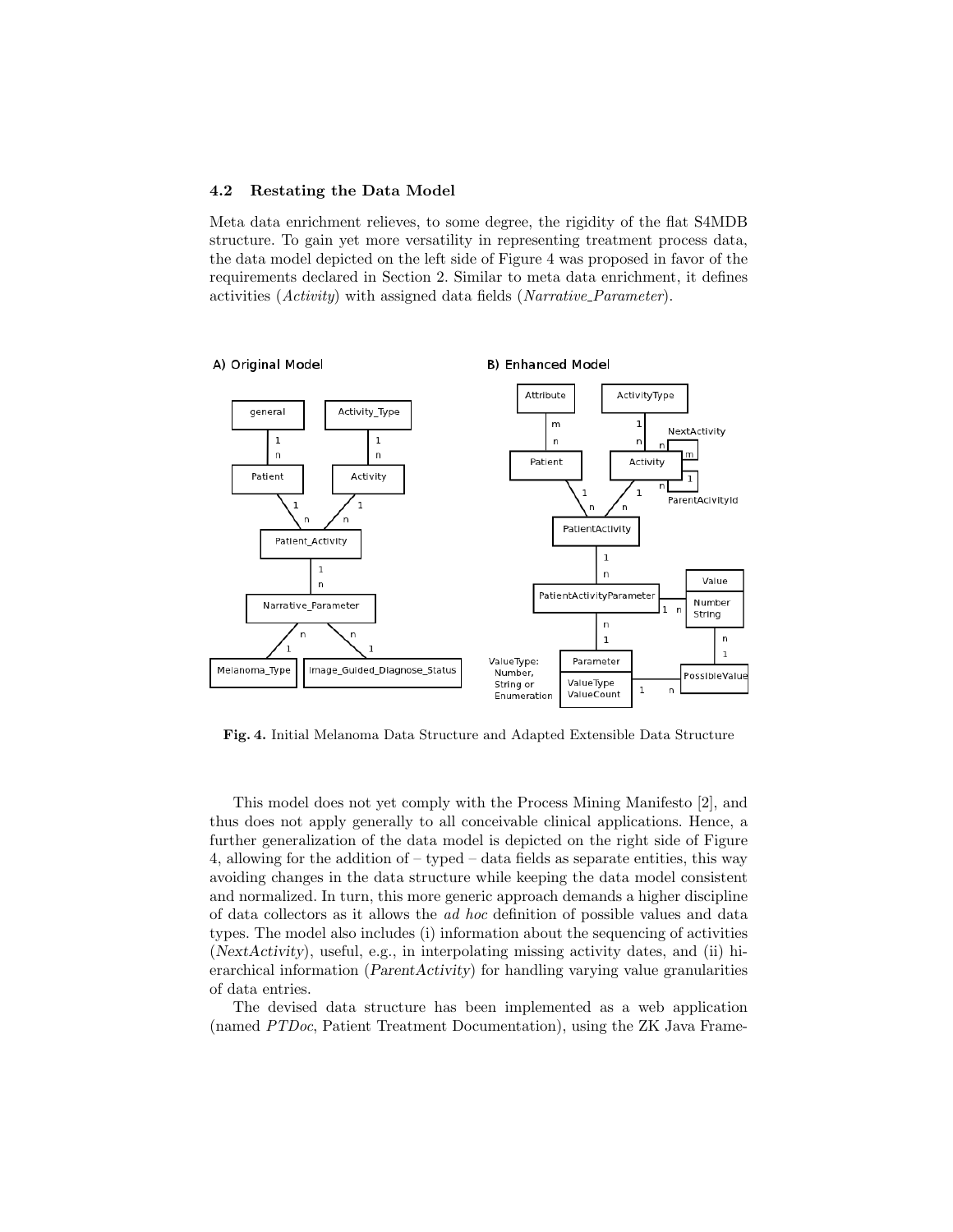work [\[16\]](#page-15-14) on top of MySQL [\[15\]](#page-15-15) as data store. The user interface, cf. Figure [5,](#page-11-0) splits into three panes, to be walked through from left to right:

- Pane 1: select either an existing patient, or add a new one
- Pane 2: assign either an existing activity or a new one to this patient
- Pane 3: add new parameters to that activity of this patient

| New Patient                 |  | Administration          | About                             |                                             |              |               |                            |          |     |
|-----------------------------|--|-------------------------|-----------------------------------|---------------------------------------------|--------------|---------------|----------------------------|----------|-----|
| Patient                     |  | Add Activity to Patient |                                   |                                             |              | Parameter     |                            |          |     |
| patientIder comment<br>edit |  | Activity:<br>$\alpha$   |                                   |                                             |              | Parameter     | <b>Value</b>               | Delete   |     |
|                             |  | $\mathbf{B}$            | start time:                       | $\frac{\partial \Phi}{\partial \mathbf{1}}$ | add <b>O</b> |               | Lokalisation               | Rücken - | add |
| $\overline{2}$              |  | $\vert$                 | 勯<br>stop time:                   |                                             |              |               | Lokalisation<br>Melanomtyp |          |     |
|                             |  |                         | estimated:<br>true <b>o</b> false |                                             |              | Breslow (mm)  |                            |          |     |
|                             |  |                         | Name                              | Time                                        | Delete       |               | Clark<br>Ulzeration        |          |     |
|                             |  |                         | <b>SLND</b>                       | STATE 19.07.2007                            | $\bullet$    | $\Delta$      | AJCC-Stadium Erstdiagnose  |          |     |
|                             |  |                         | Histologie<br>Nachexzision        | Start: 13.07.2007                           | o            |               |                            |          |     |
|                             |  |                         | SLN-Biopsie                       | Start: 05.07.2007                           | $\bullet$    |               |                            |          |     |
|                             |  |                         | Nachexzision                      | Start: 05.07.2007                           | $\bullet$    | 티             |                            |          |     |
|                             |  |                         | Histologie<br>Primärexzision      | Start: 18.06.2007                           | $\bullet$    | $\rightarrow$ |                            |          |     |

<span id="page-11-0"></span>Fig. 5. Screenshot: Prototype - Patient Treatment Data

The application has an *administration section* where new activities as well as their parameters and default values can be registered, modified or deleted. The PTDoc application is currently evaluated at the Department of Dermatology at the Medical University of Vienna.

### 4.3 GAP-DRG Data Transformation

As described, this data source provides rather good time-related data. However, when it comes to routing data, little information is offered only. Hence, again, in spite of its analytical usefulness, GAP-DRG data needs a preprocessing.

Essentially, GAP-DRG data is organized by hospitalizations, each carrying calendar dates of patient admissions and dismissals but no direct reference to treatments (activities). Rather, diagnosis codes are attached to hospitalizations from which the relevance of the data for subsequent analysis can be deduced. Diagnosis codes also carry further activity-related information such as, for example, an ICD-10 code C43-1480 entry telling implicitly that the patient had a malign melanoma excised on the recorded day of hospitalization; additionally, the code also discloses the localization of the melanoma (in this case, the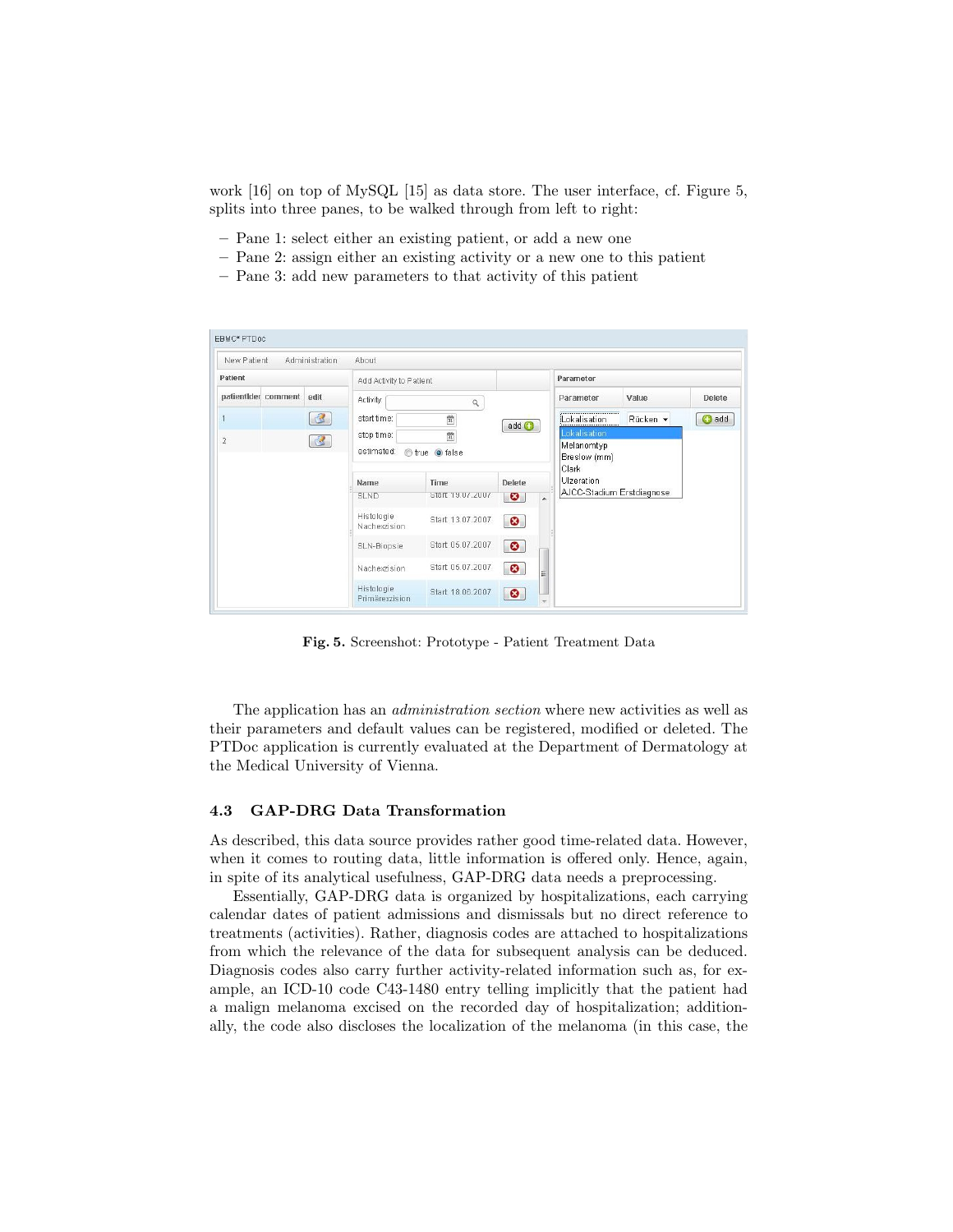ear or the acoustic meatus). To achieve a canonical representation of this information, such super-code data entries need to be split into elementary PTDoc components.

Likewise, GAP-DRG data does not provide direct information about administered treatments as defined in the medical guideline; rather, medications picked up at the pharmacy are recorded, from which underlying treatments may be reconstructed.

# <span id="page-12-0"></span>5 Evaluation Based on Selected S4MDB Cases

In a pilot trial of process mining comparing actual clinical treatment processes with specific peer-reviewed medical guidelines, data of 10 patients selected from S4MDB (cf. Subsection [3.1\)](#page-6-1) were entered in PTDoc. In this first attempt of deriving an evidence-based melanoma treatment process model, the heuristic miner (HM, for short) of the ProM framework [\[14\]](#page-15-1) was used to generate a process model using the provided data. The ProM framework hosts a set of modules implementing various process mining algorithms processing input log data. After transforming S4MDB data into the ProM input log file format, it was possible to generate a first process model. This model was used for evaluation with domain experts to verify its compliance with medical reality.

During discussion of the resulting process model, generated with the HM, with dermatological experts, the following three conspicuous features became apparent; cf. excerpts of this process model shown in Figures [6](#page-13-0) and [7,](#page-14-4) respectively:

- starting activities are mis-identified as concurrent (Figure [6\)](#page-13-0);
- an additional treatment commencing during another treatment already applied, properly reflecting reality (Figure [7](#page-14-4) A);
- (two) treatments applied in succession, contradicting medical reality (Figure [7](#page-14-4) B).

In both figures, each activity bears either a start or a complete label indicating the starting and ending times of activities, respectively (instantaneous activities record an ending time only). Within the figures, numbers peresent (absolute) frequencies of activities or activity transitions.

Figure [6](#page-13-0) depicts the case of activities First Medical History and Excision Melanoma identified erroneously as feasible starting activites pari passu while First Medical History – recorded in only 3 out of 10 observed cases – is supposed to precede Excision Melanoma throughout. Checking the data set for these three cases immediately explains why the HM assumes these activities as parallel: in only one case First Medical History actually preceded Excision Melanoma. In another case both activities recorded the same day, thus inhibiting the inference of any activity precedence by the algorithm, while in the third case the sequence of the activities had been recorded in reverse order – probably a previously unrecognized data glitch. Based on just three cases like these, the HM simply cannot detect the correct activity precedence relation.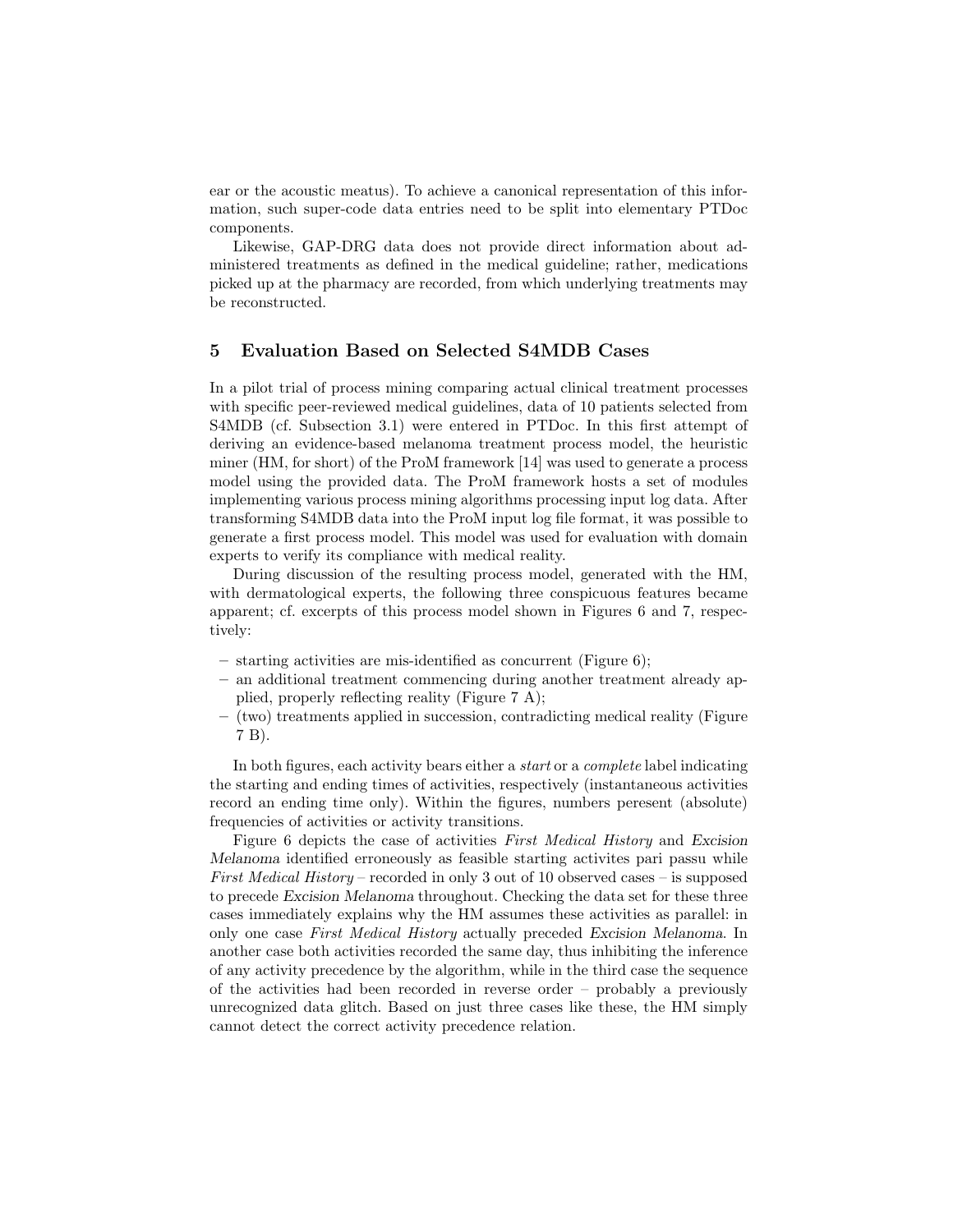

<span id="page-13-0"></span>Fig. 6. Excerpt from the Process Model minded by the Heuristic Miner showing the identified starting activities

Conversely, Figure [7](#page-14-4) A) demonstrates a treatment modality for MM patients where, during treatment with the chemotherapeutic drug Fotemustine, also an IL2sc treatment – a proinflammatory cytokine – commenced. This treatment pathway is plausible and represents clinical reality.

In contrast to that, Figure [7](#page-14-4) B) again demonstrates a treatment modality for MM patients where the application of Gamma Knife (used in radiosurgery of the head to treat brain metastases) follows the treatment with Thalidomide (a drug also used in oncology). Both treatments are applied for patients with late-stage melanoma. However, even though the therapeutic setting implies a thematic proximity of these treatments, this time the induced activity precedence conflicts clinical reality, representing rather an artifact probably caused by another data error.

Altogether, these examples of a first evaluation of the methodology show the strengths of the process view as a data-screening instrument. Clearly, a sample of just 10 observation cases falls short of admitting any far-reaching conclusions, but still can pinpoint salient data (and data quality) requirements as well as the advantages of a process-centered view of patient treatment data, shedding light on guideline adherence of medical practice.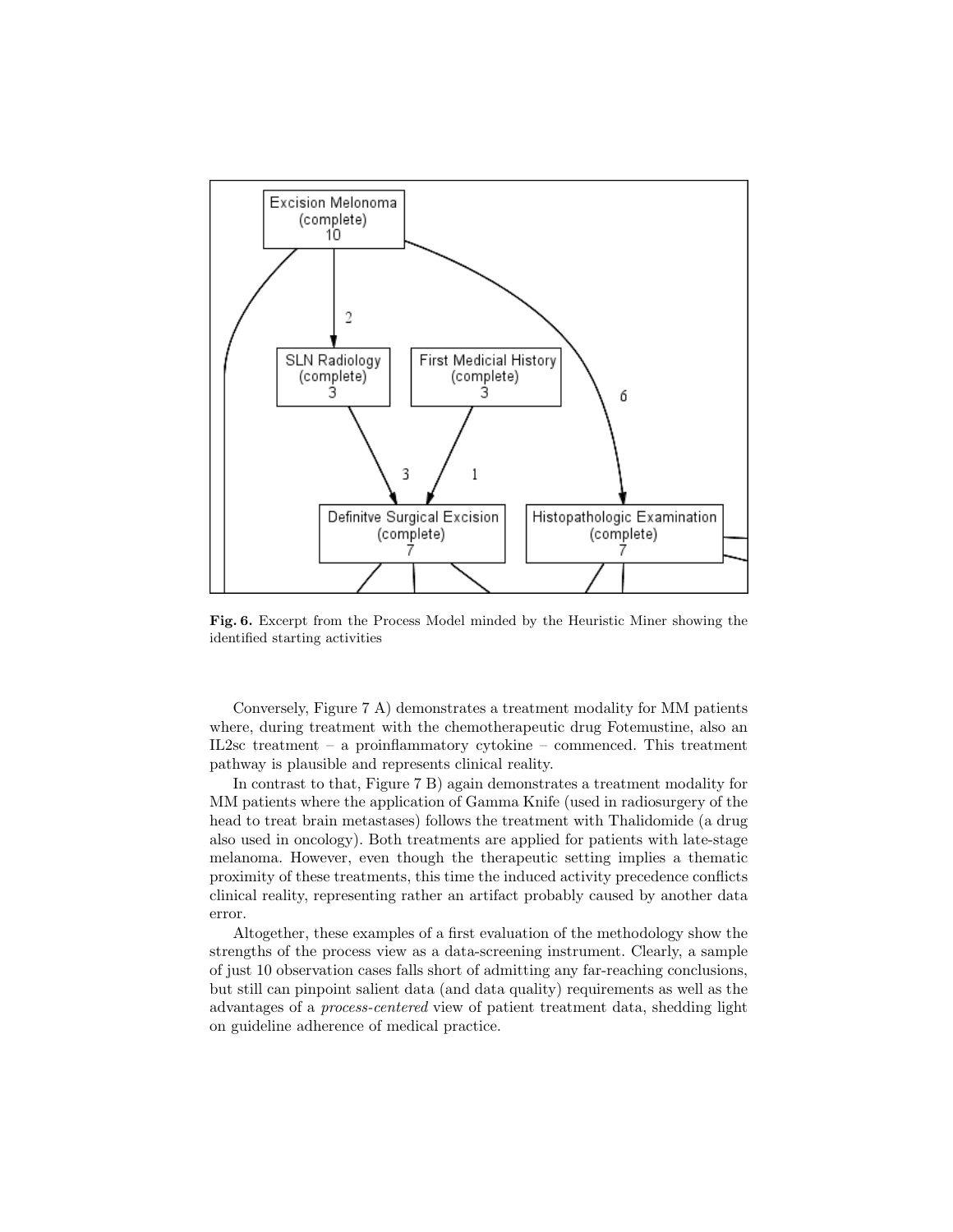

<span id="page-14-4"></span>Fig. 7. Excerpt from the Process Model minded by the Heuristic Miner showing an activity sequence A) reflecting and B) contradicting reality

# <span id="page-14-1"></span>6 Summary and Outlook

In this report, we presented first experiences with the process-driven analysis of skin cancer treatment processes in the EMBC<sup>2</sup> project, specifically analysis of their guideline compliance. Focus was put on the transformation and integration of the available data sources, i.e., clinical Cutaneous Melanoma stage IV protocols as well as billing data of the Main Association of Austrian Social Security Institutions. The challenge was to extract and integrate the data in a process-oriented way in order to apply process mining techniques in the sequel. Due to the characteristics of the different data, techniques such as meta data enrichment and extended data models are proposed. A glimpse into process mining results in the form of data screening are presented. In future work, we will extend and enrich the available data in order to analyze the differences between the actual treatment processes and the corresponding guidelines and will use melanoma-relevant excerpts of the Austrian Cancer Registry for interpretation.

### References

- <span id="page-14-2"></span>1. van der Aalst, W.: Process Mining: Discovery, Conformance and Enhancement of Business Processes. Springer, Berlin Heidelberg (2011)
- <span id="page-14-0"></span>2. van der Aalst, W., et al.: Process mining manifesto. In: Business Process Management Workshops. LNBIP (2011)
- <span id="page-14-3"></span>3. Balch, C., et al.: Final version of 2009 ajcc melanoma staging and classification. Journal of clinical oncology: Official Journal of the American Society of Clinical Oncology 27(36), 199–206 (2009)